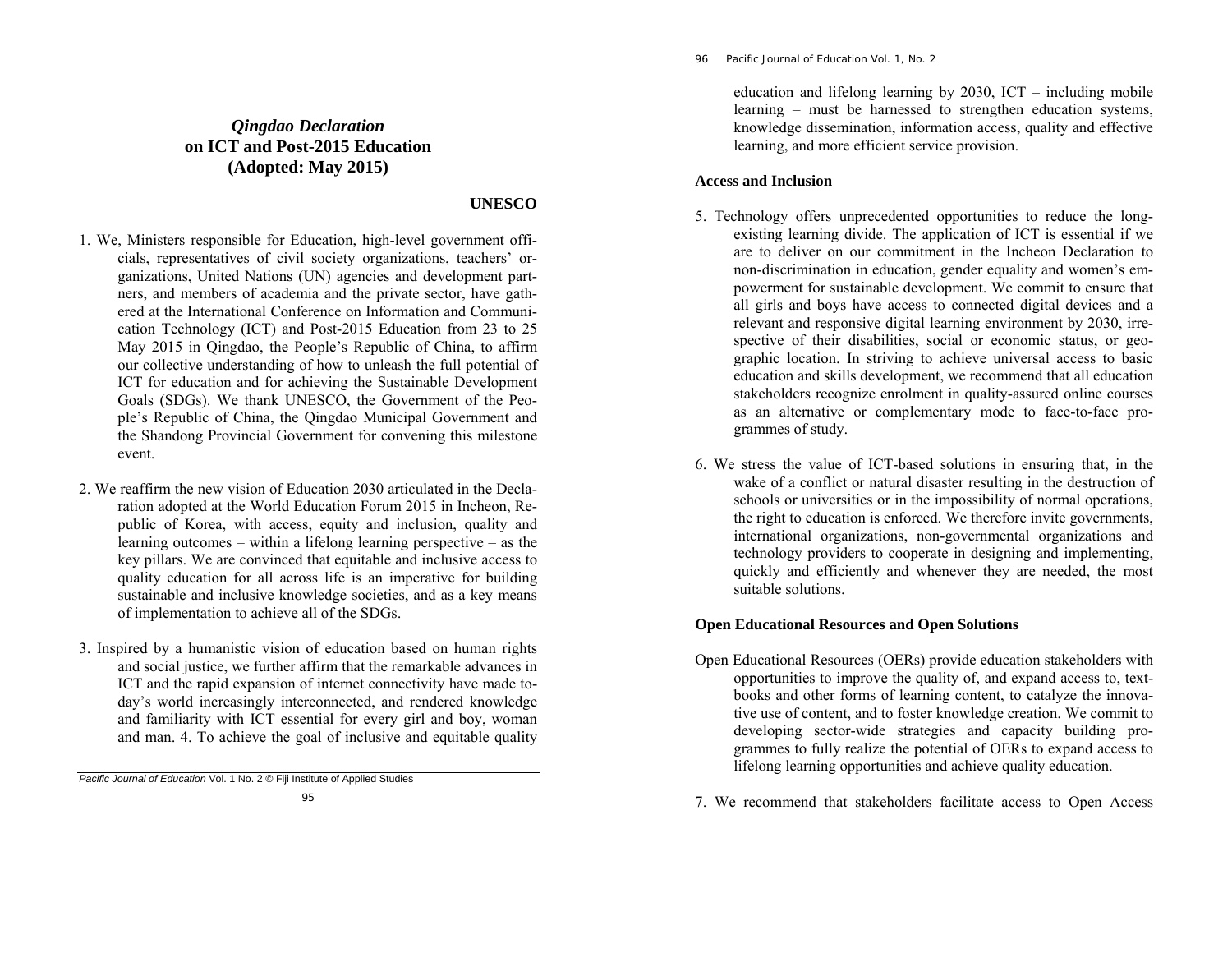(OA) Journals in Education for teachers, researchers and learners, and fully evaluate the potential of Free and Open Source Software (FOSS) and Open Standards for the development of ICT solutions, including for learners with disabilities and for promoting learning in the first language.

# **Quality Learning**

- 8. We commit to developing well-informed long-term policies and strategies to unleash the potential of ICT to achieve greater quality in education and transform learning. We recognize that there is a need to redefine learning outcomes and the way in which we organize and assess learning if we want our education systems to prepare lifelong learners — both children and adults — to thrive in networked knowledge societies and succeed in economies that are increasingly reliant on technology.
- 9. We recognize that the ability to leverage ICT for learning is no longer a specialized skill; it is foundational to success in today's societies. We therefore acknowledge the need to integrate basic ICT skills and information literacy into primary and secondary education curricula. We support the adaptation of learning assessments in order to reflect the use of ICT and its impact on learning and on outcomes.
- 10. Successful integration of ICT into teaching and learning requires rethinking the role of teachers and reforming their preparation and professional development. It calls for promoting a culture of quality in all its aspects: staff support, student support, curricula design, course design, course delivery, strategic planning and development. We will therefore ensure that teacher training institutions are equipped and prepared to use ICT adequately to expand the benefits of training and professional development programmes to all teachers, and to act as the vanguard for technology-supported innovations in education. We also commit to providing teachers with system-wide support for the pedagogical use of ICT, to incentivize teacher innovation, and to develop networks and platforms that allow teachers to share experiences and approaches that may be of use to peers and other stakeholders.

## **Lifelong Learning Pathways**

98 *Pacific Journal of Education Vol. 1, No. 2* 

11. We reaffirm that lifelong learning is the guiding principle to enhance individuals' knowledge, skills and competences for work and life. We recommend that ICT be used to deliver education and training, including technical and vocational education and training, in both formal and non-formal settings, at all times and in all places, as it can improve and diversify learning pathways, improve quality, and further reach vulnerable and underserved groups including rural youth and adults, women and girls, out-of-school youth, and people with disabilities.

### **Online Learning Innovations**

- 12. While we are aware of the challenges linked to quality assurance, pedagogical effectiveness and certification, we recognize the benefits of well-organized online learning courses for learners, institutions, systems and society at large. Online learning, including in the form of Massive Open Online Courses (MOOCs), has the potential to build new learning pathways towards tertiary education and lifelong learning. We therefore recommend that governments, institutions and other stakeholders further consider and harness the opportunities brought by online learning innovations.
- 13. We recommend that efforts be made to explore the potential of 'big data' for enhancing online learning in order to inform our understanding of students' behavior and learning, and to improve the design and organization of online courses. In this context, governments must develop policies and systems to ensure secure, appropriate and ethical use of data, including safeguarding the privacy and confidentiality of students' personally identifiable information.

## **Quality Assurance and Recognition of Online Learning**

- 14. We consider quality assurance and recognition as crucial and interlinked elements for enhancing the relevance and credibility of online learning, and for supporting lifelong learning and professional progression and mobility. We call for the establishment of transparent quality assurance measures of online learning that support reliable, valid and credible assessment.
- 15. We recognize the potential of innovative ICT-based approaches in